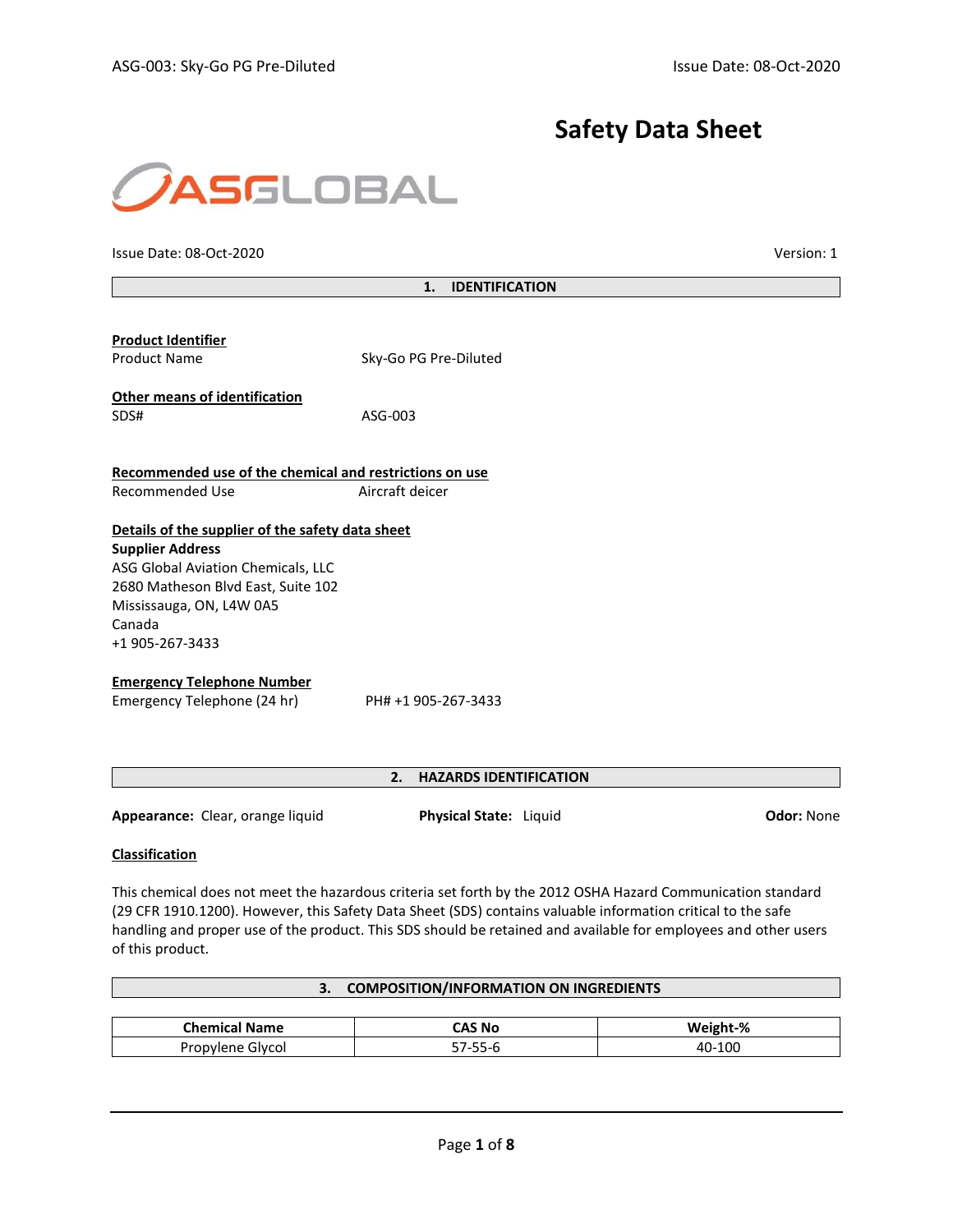\*\*If Chemical Name/CAS No is "proprietary" and/or Weight-% is listed as a range, the specific chemical identity and/or percentage of composition has been withheld as a trade secret.\*\*

| <b>FIRST-AID MEASURES</b><br>4.                                                |                                                                                                                                                                                                                              |  |
|--------------------------------------------------------------------------------|------------------------------------------------------------------------------------------------------------------------------------------------------------------------------------------------------------------------------|--|
| <b>First Aid Measures</b>                                                      |                                                                                                                                                                                                                              |  |
| <b>General Advice</b>                                                          | Provide this SDS to medical personnel for treatment                                                                                                                                                                          |  |
| <b>Eye Contact</b>                                                             | Rinse immediately with plenty of water, also under the eyelids, for at least 15<br>minutes. Remove contact lenses, if present and easy to do. Continue rinsing. If<br>eye irritation persists, get medical advice/attention. |  |
| <b>Skin Contact</b>                                                            | Remove contaminated clothing; wash affected area with soap and water;<br>launder contaminated clothing before reuse; if irritation persists, seek medical<br>attention.                                                      |  |
| <b>Inhalation</b>                                                              | Remove exposed individual(s) to fresh air for 20 minutes. Consult a<br>physician/poison center if individuals condition declines or if symptoms persist.                                                                     |  |
| Ingestion                                                                      | If swallowed, do not induce vomiting, except at the direction of medical<br>personnel. Rinse mouth. Drink 1 or 2 glasses of water. Get medical attention<br>immediately.                                                     |  |
| <b>Most important symptoms and effects</b>                                     |                                                                                                                                                                                                                              |  |
| <b>Symptoms</b>                                                                | May cause eye and skin irritation. May cause nausea, vomiting, stomach ache<br>and diarrhea.                                                                                                                                 |  |
|                                                                                | Indication of any immediate medical attention and special treatment needed                                                                                                                                                   |  |
| <b>Notes to Physician</b>                                                      | May aggravate pre-existing skin disorders.                                                                                                                                                                                   |  |
| 5.<br><b>FIRE-FIGHTING MEASURES</b>                                            |                                                                                                                                                                                                                              |  |
| <b>Suitable Extinguishing Media</b><br>Water, foam, carbon dioxide, dry powder |                                                                                                                                                                                                                              |  |
| Unsuitable Extinguishing Media Not determined                                  |                                                                                                                                                                                                                              |  |
| <b>Specific Hazards Arising from the Chemical</b>                              |                                                                                                                                                                                                                              |  |

The product may become combustible after prolonged heating at the boiling point.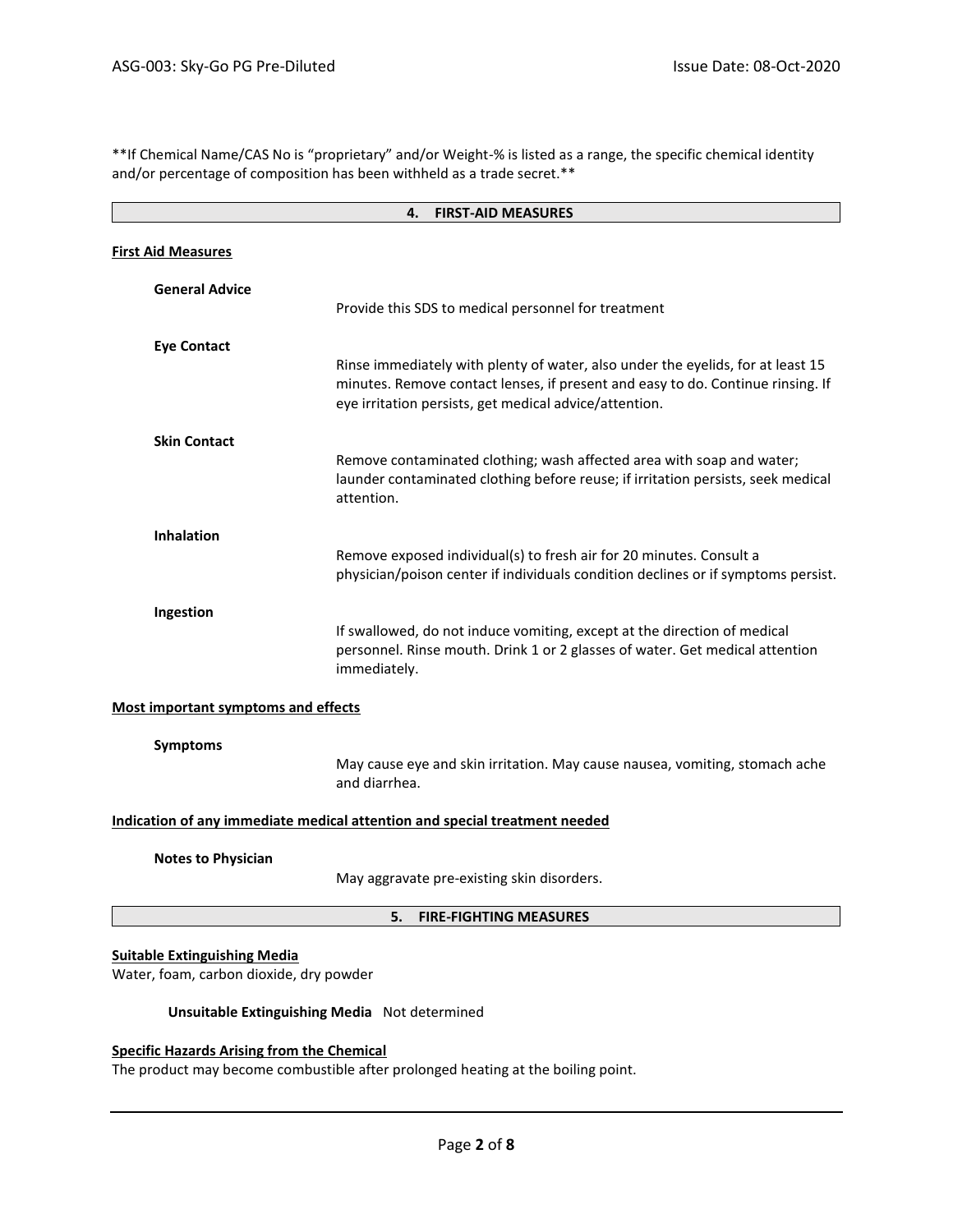## **Hazardous Combustion Products** Carbon oxides.

#### **Protective equipment and precautions for firefighters**

As in any fire, wear self-contained breathing apparatus pressure-demand, MSHA/NIOSH (approved or equivalent) and full protective gear.

## **6. ACCIDENTAL RELEASE MEASURES**

#### **Personal precautions, protective equipment and emergency procedures**

#### **Personal Precautions**

Wear protective clothing as described in Section 8 of this safety data sheet. Ventilate affected area.

#### **Environmental Precautions**

Prevent from entering into soil, ditches, sewers, waterways and/or groundwater. See Section 12. Ecological information.

#### **Methods and material for containment and cleaning up**

|                                                  | Prevent further leakage or spillage if safe to do so. Soak up and contain spill<br>with an inert (i.e. vermiculite, dry sand or earth) absorbent material.                                                                                                      |
|--------------------------------------------------|-----------------------------------------------------------------------------------------------------------------------------------------------------------------------------------------------------------------------------------------------------------------|
| <b>Methods for Clean-Up</b>                      |                                                                                                                                                                                                                                                                 |
|                                                  | Sweet up absorbed material and shovel into suitable containers for disposal.<br>Discard any product, residue, disposable container or liner in full compliance<br>with federal, state, and local regulations. For waste disposal, see section 13 of<br>the SDS. |
| <b>Prevention of Secondary</b><br><b>Hazards</b> |                                                                                                                                                                                                                                                                 |
|                                                  | Material sem sucche elignesmi semelitiens                                                                                                                                                                                                                       |

Material can create slippery conditions.

## **7. HANDLING AND STORAGE**

## **Precautions for Safe Handling**

## **Advice on Safe Handling**

Handle in accordance with good industrial hygiene and safety practice. Use personal protection recommended in Section 8. Avoid contact with skin, eyes or clothing. Wash face, hands, and any exposed skin thoroughly after handling. Follow all SDS/label precautions even after container is emptied, because it may retain product residues. Do not breathe vapors or spray mist. Do not eat, drink, or smoke when handling product.

## **Conditions for Safe Storage, Including any Incompatibilities**

## **Storage Conditions**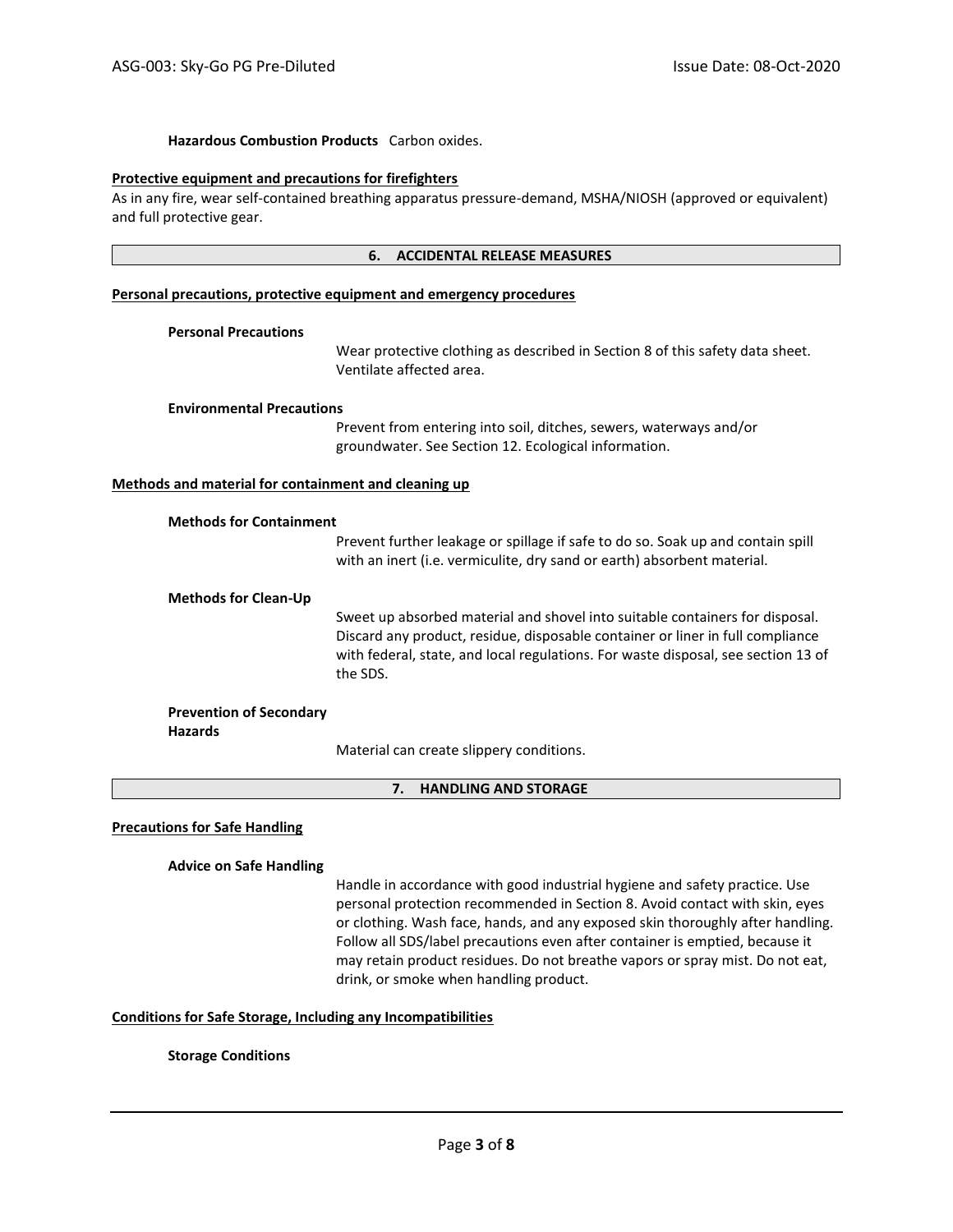Keep container tightly closed and store in a cool, dry and well-ventilated place. Store away from incompatible materials.

## **Packaging Materials**

Empty containers retain product residue and can be hazardous

## **Incompatible Materials**

Strong oxidizing agents

## **8. EXPOSURE CONTROLS/PERSONAL PROTECTION**

## **Exposure Guidelines**

No exposure limits noted for ingredient(s). The following information is given as general guidance.

## **Appropriate Engineering Controls**

## **Engineering Controls**

Apply technical measures to comply with the occupational exposure limits. Eyewash stations. Showers.

## **Individual Protection Measures, Such as Personal Protective Equipment**

| <b>Eye/Face Protection</b>            | Wear eye protection if splashing is possible.                                                                           |
|---------------------------------------|-------------------------------------------------------------------------------------------------------------------------|
| <b>Skin and Body Protection</b>       | Chemical impervious to gloves. Boots, aprons needed for protection against<br>spill/splashes                            |
| <b>Respiratory Protection</b>         | Not usually necessary under conditions of normal use. In case of inadequate<br>ventilation wear respiratory protection. |
| <b>General Hygiene Considerations</b> | Wash contaminated clothing before reuse. Wash face, hands and any exposed                                               |

Wash contaminated clothing before reuse. Wash face, hands and any exposed skin thoroughly after handling.

#### **9. PHYSICAL AND CHEMICAL PROPERTIES**

#### **Information on Basic Physical and Chemical Properties**

| <b>Physical State</b><br>Appearance<br>Color | Liguid<br>Clear, orange liquid<br>Clear orange |                         |
|----------------------------------------------|------------------------------------------------|-------------------------|
|                                              |                                                |                         |
| Odor                                         | None                                           |                         |
| <b>Odor Threshold</b>                        | Not Determined                                 |                         |
| <b>Property</b>                              | <b>Values</b>                                  | <b>Remarks - Method</b> |
| pH                                           | 7.50-8.50                                      | @ 20 <sup>o</sup> C     |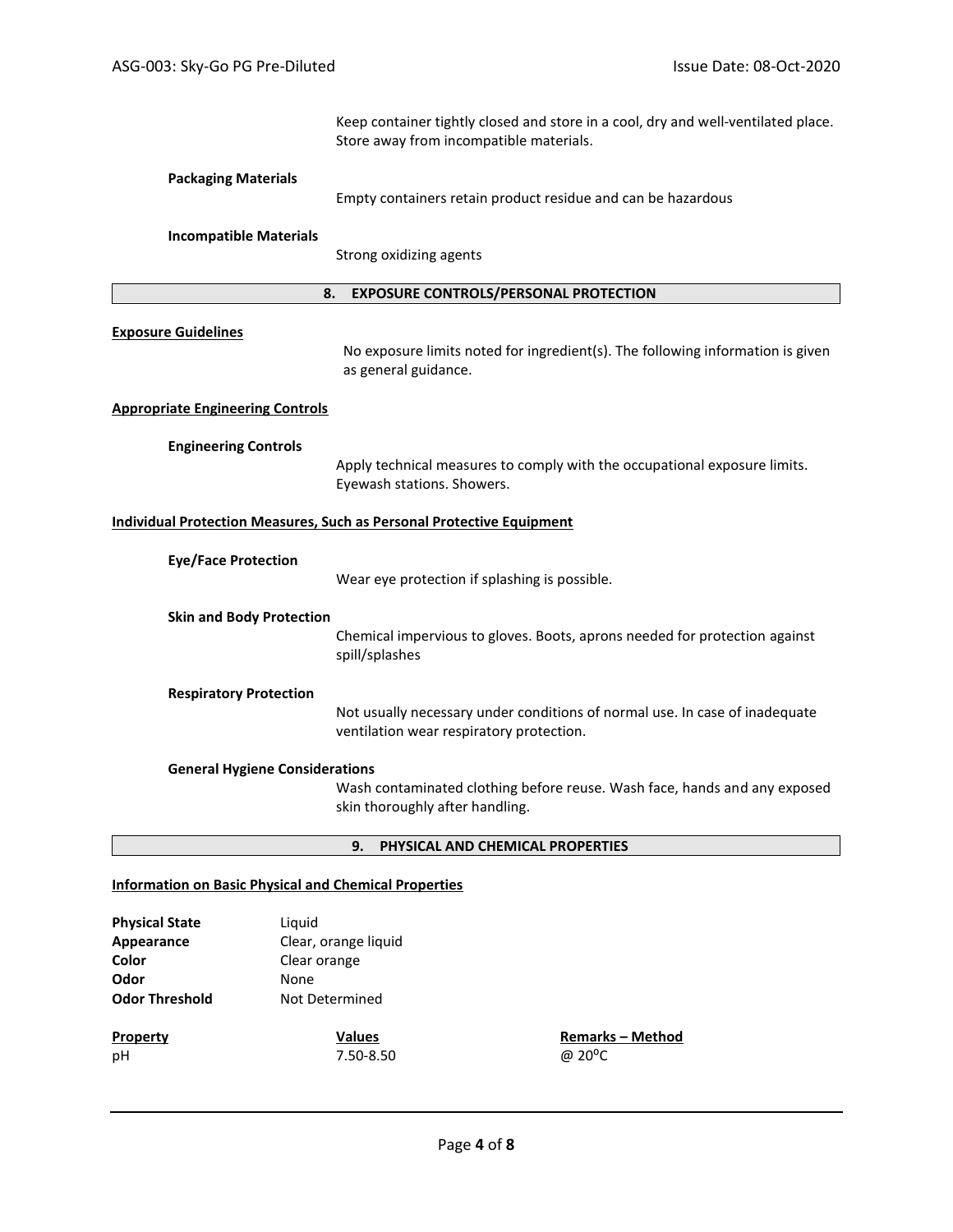| <b>Melting Point/Freezing Point</b> | 100% Below -70°C<br>75% v/v -60°C<br>50% v/v -28°C |                                         |
|-------------------------------------|----------------------------------------------------|-----------------------------------------|
| <b>Boiling Point/Boiling Range</b>  | 117°C / 242.6°F                                    |                                         |
| <b>Flash Point</b>                  | None below boiling point                           |                                         |
| <b>Evaporation Rate</b>             | Not determined                                     |                                         |
| <b>Flammability (Solid, Gas)</b>    | Liquid-not applicable                              |                                         |
| <b>Upper Flammability Limits</b>    | Not determined                                     |                                         |
| <b>Lower Flammability Limit</b>     | Not determined                                     |                                         |
| <b>Vapor Pressure</b>               | $< 10$ mmHg                                        | @ 68 <sup>o</sup> F (20 <sup>o</sup> C) |
| <b>Vapor Density</b>                | 1.6 (estimated)                                    | (Air=1)                                 |
| <b>Specific Gravity</b>             | > 1.039                                            | @ 20°C (68°F)                           |
| <b>Water Solubility</b>             | Completely miscible                                |                                         |
| Solubility in other solvents        | Not determined                                     |                                         |
| <b>Partition Coefficient</b>        | Not determined                                     |                                         |
| <b>Auto-ignition Temperature</b>    | $>$ 446 <sup>o</sup> C / $>$ 834.8 <sup>o</sup> F  |                                         |
| <b>Decomposition Temperature</b>    | Not determined                                     |                                         |
| <b>Kinematic Viscosity</b>          | Not determined                                     |                                         |
| <b>Dynamic Viscosity</b>            | 20°C 25mPas                                        |                                         |
|                                     | $0^{\circ}$ C 60mPas                               |                                         |
| <b>Explosive Properties</b>         | Not an explosive                                   |                                         |
| <b>Oxidizing Properties</b>         | Not determined                                     |                                         |

## **10. STABILITY AND REACTIVITY**

## **Reactivity**

Not reactive under normal conditions

## **Chemical Stability**

Stable under recommended storage conditions

# **Possiblity of Hazardous Reactions**

None under normal processing

**Hazardous Polymerization** Hazardous polymerization does not occur

## **Conditions to Avoid**

Avoid heat, sparks, open flames and other ignition sources. Keep separated form incompatible substances.

## **Incompatible Materials**

Strong oxidizing agents.

## **Hazardous Decomposition Products**

Incomplete combustion may produce Carbon Monoxide and other harmful gases.

## **11. TOXICOLOGICAL INFORMATION**

# **Information on Likely Routes of Exposure**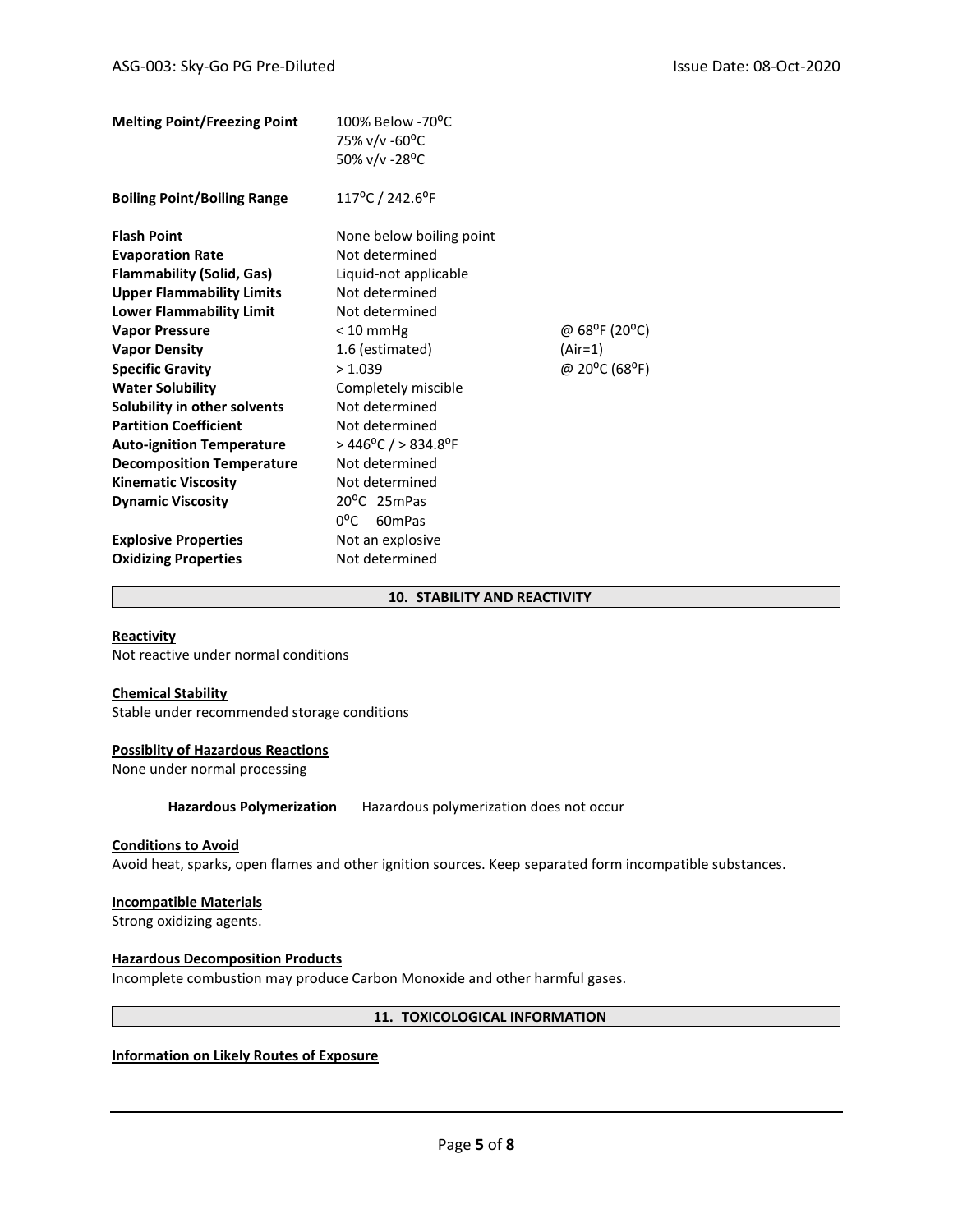## **Product Information**

| Eye Contact         | May cause temporary irritation on eye contact.  |
|---------------------|-------------------------------------------------|
| <b>Skin Contact</b> | May cause temporary irritation on skin contact. |
| <b>Inhalation</b>   | Avoid breathing vapors or mists                 |
| Ingestion           | May cause discomfort if swallowed.              |

## **Component Information**

| <b>Chemical Name</b> | Oral LD50             | Dermal LD50              | <b>Inhalation LC50</b> |
|----------------------|-----------------------|--------------------------|------------------------|
| Propylene Glycol     | $= 20000$ mg/kg (Rat) | $= 20800$ mg/kg (Rabbit) | -                      |
| 57-55-6              |                       |                          |                        |

## **Information on Physical, Chemical and Toxicological Effects**

## **Symptoms** Please see section 4 of this SDS for symptoms

## **Delayed and Immediate Effects as Well as Chronic Effects from Short and Long-term Exposure**

**Carcinogenicity** Based on the information provided, this product does not contain any carcinogens or potential carcinogens as listed by OSHA, IARC or NTP.

# **Numerical Measures of Toxicity**

Not determined

## **12. ECOLOGICAL INFORMATION**

## **Ecotoxicity**

An environmental hazard cannot be excluded in the event of unproffesional handling or disposal.

# **Component Information**

| <b>Chemical Name</b>        | Algae/Aquatic<br><b>Plants</b>                              | Fish                                                                                                                                                                                                              | <b>Toxicity to</b><br><b>Microorganisms</b> | Crustacea                                                                              |
|-----------------------------|-------------------------------------------------------------|-------------------------------------------------------------------------------------------------------------------------------------------------------------------------------------------------------------------|---------------------------------------------|----------------------------------------------------------------------------------------|
| Propylene Glycol<br>57-55-6 | 19000: 96 h<br>Pseudokirchneriella<br>subcapitata mg/L EC50 | 51400: 96 h Pimephales<br>promelas mg/L LC50 static<br>710L 96 h Pimephales<br>promelas mg/L LC50 51600:<br>96 h Oncorhynchus mykiss<br>mg/L LC50 static 41 - 47; 96<br>h Oncorhynchus mykiss<br>mL/L LC50 static |                                             | 1000: 48 h Daphnia<br>magna mg/L EC50 static<br>10000: 24 h Daphnia<br>magna mg/L EC50 |

## **Persistence/Degradability**

Not determined

## **Bioaccumulation**

Not determined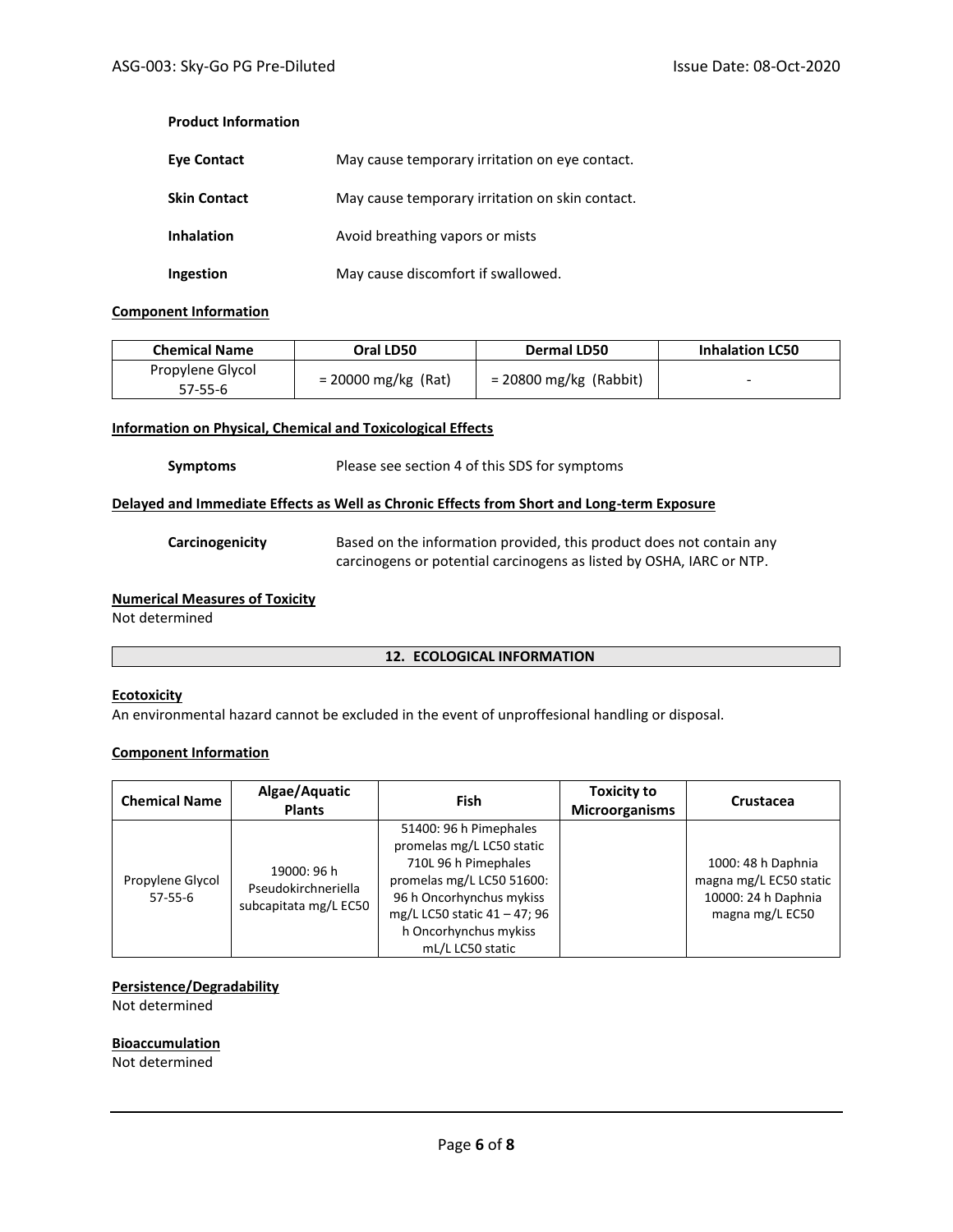# **Mobility**

Not determined

## **Other Adverse Effects**

Not determined

| 13. DISPOSAL CONSIDERATIONS       |                                                                                                                                     |  |
|-----------------------------------|-------------------------------------------------------------------------------------------------------------------------------------|--|
| <b>Waste Treatment Methods</b>    |                                                                                                                                     |  |
| <b>Disposal of Wastes</b>         | Disposal should be in accordance with applicable regional, national and local<br>laws and regulations.                              |  |
|                                   | <b>Contaminated Packaging</b> Disposal should be in accordance with applicable regional, national and local<br>laws and regulations |  |
| <b>14. TRANSPORT INFORMATION</b>  |                                                                                                                                     |  |
| <b>Note</b>                       | Please see current shipping paper for most up to date shipping information,<br>including exemptions and special circumstances       |  |
| <b>DOT</b>                        | Not regulated                                                                                                                       |  |
| <b>IATA</b>                       | Not regulated                                                                                                                       |  |
| <b>IMDG</b>                       | Not regulated                                                                                                                       |  |
| <b>15. REGULATORY INFORMATION</b> |                                                                                                                                     |  |

## **International Inventories**

| <b>Chemical Name</b> | <b>TSCA</b> | <b>DSL</b> | <b>NDSL</b> | <b>EINECS</b> | <b>ELINCS</b> | <b>ENCS</b> | <b>IECSC</b> | KECL    | <b>PICCS</b> | <b>AICS</b> |
|----------------------|-------------|------------|-------------|---------------|---------------|-------------|--------------|---------|--------------|-------------|
| Propylene Glycol     | Present     |            |             | Present       |               | Present     |              | Present |              |             |

Legend:

*TSCA – United States Toxic Substances Control Act Section 8(b) Inventory*

*DSL/NDSL – Canadian Domestic Substances List/Non-Domestic Substances List*

*EINECS/ELINCS – European Inventory of Existing Chemical Substances/European List of Notified Chemical Substances ENCS – Japan Existing and New Chemical Substances*

*IECSC – China Inventory of Existing Chemical Substances*

*KECL – Korean Existing and Evaluated Chemical Substances*

*PICCS – Philippines Inventory of Chemicals and Chemical Substances*

*AICS– Australian Inventory of Chemical Substances*

## **US Federal Regulations**

**SARA 313** Not determined

## **US State Regulations**